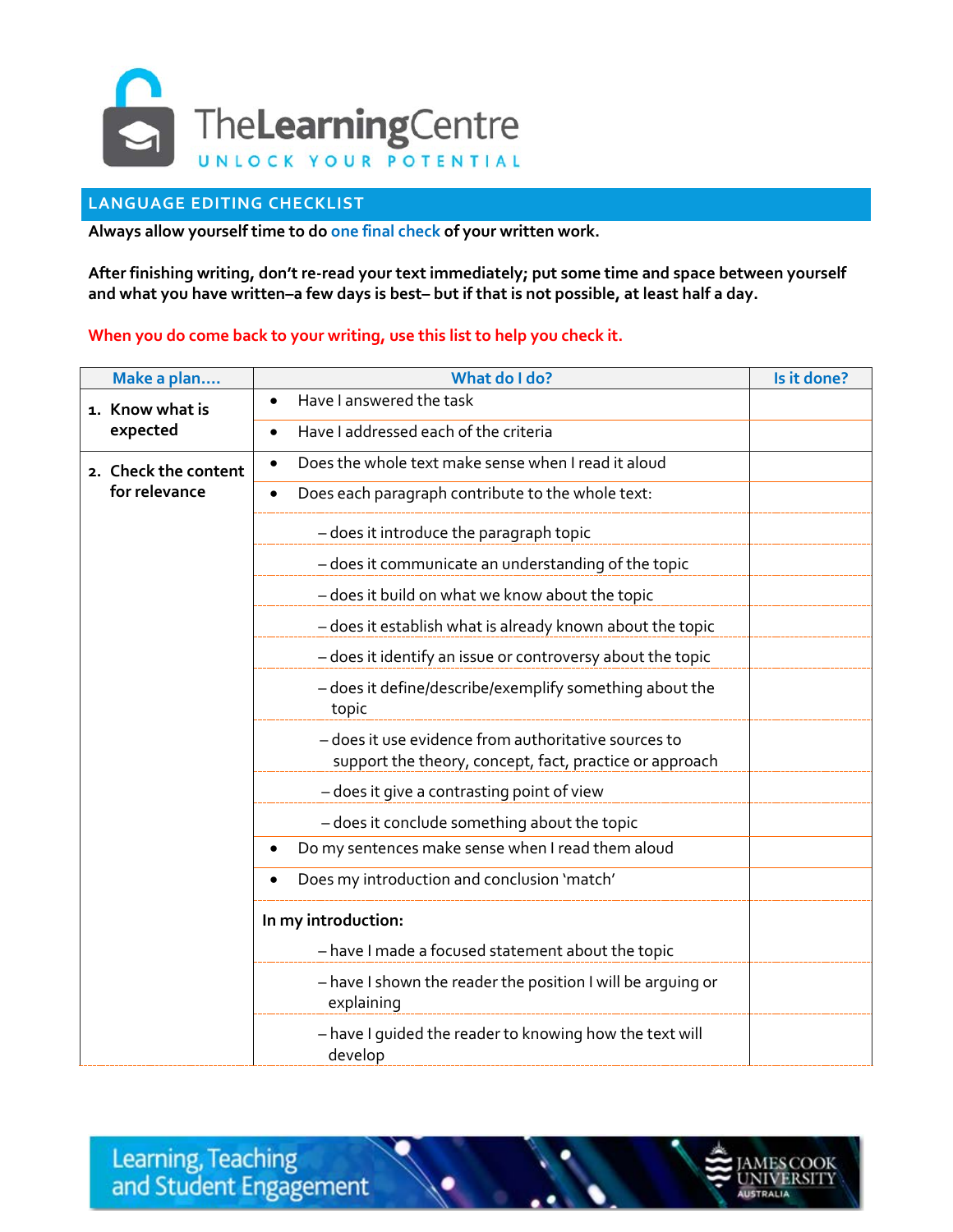|                          | In my conclusion:<br>- have I done what I said I was going to do (as stated in the<br>introduction)                       |  |
|--------------------------|---------------------------------------------------------------------------------------------------------------------------|--|
|                          | - have I summarised the main arguments I presented in the<br>text                                                         |  |
|                          | - have I restated and confirmed my thesis                                                                                 |  |
|                          | - have I made an overall conclusion                                                                                       |  |
|                          | - have I indicated the significance of the theory, concept,<br>practice, approach                                         |  |
|                          | - have I introduced any new information (no new<br>information should be presented here)                                  |  |
|                          | - have I made any recommendations                                                                                         |  |
| 3. Check the Style       | Have I consulted my subject outline<br>$\bullet$                                                                          |  |
|                          | Have I consulted my style guide (APA, Chicago, Harvard, MLA,<br>٠<br>AMA [Vancouver], etc.)                               |  |
| 4. Check the<br>Language | Have I been as clear, direct and concise as possible with what I<br>$\bullet$<br>wanted to say:                           |  |
|                          | - have I used objective language                                                                                          |  |
|                          | - have I spelled out words in full before I use the acronym<br>(the initial parts of the phrase or word-i.e. WHO)         |  |
|                          | - have I avoided contractions                                                                                             |  |
|                          | - have I removed slang and jargon                                                                                         |  |
|                          | Have I made the best /precise word choice<br>$\bullet$                                                                    |  |
|                          | Have I used an active voice                                                                                               |  |
|                          | Have I used my profession's / discipline-specific language as<br>needed / appropriate                                     |  |
|                          | Have I used non-discriminatory language (ethnicity, gender,<br>$\bullet$<br>age, disability)                              |  |
|                          | Have I taken out the unnecessary words<br>$\bullet$                                                                       |  |
|                          | Have I used heurisms (I think, I feel, I believe) to express an<br>$\bullet$<br>opinion (only used in reflective writing) |  |
|                          | Are each of my sentences a complete thought and contain a<br>$\bullet$<br>subject and a verb                              |  |
|                          | Do my subjects and verbs agree (singular subject-singular<br>$\bullet$<br>verb; plural subject-plural verb)               |  |
|                          | Am I using the appropriate verb tense in my text<br>$\bullet$                                                             |  |
|                          | Am I using the correct sequence of tenses within the sentence<br>$\bullet$                                                |  |